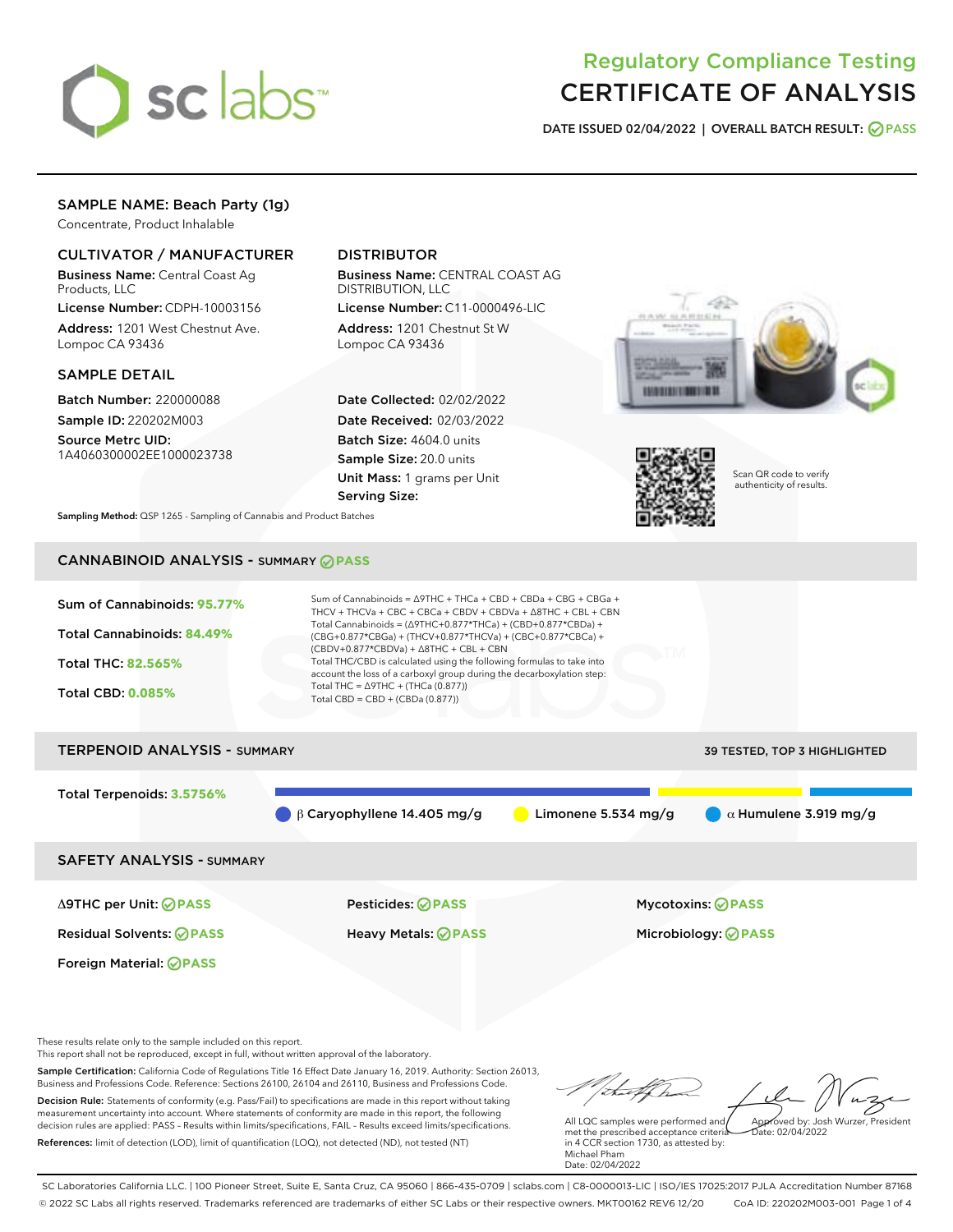



BEACH PARTY (1G) | DATE ISSUED 02/04/2022 | OVERALL BATCH RESULT: @ PASS

#### CANNABINOID TEST RESULTS - 02/04/2022 2 PASS

Tested by high-performance liquid chromatography with diode-array detection (HPLC-DAD). **Method:** QSP 1157 - Analysis of Cannabinoids by HPLC-DAD

#### TOTAL CANNABINOIDS: **84.49%**

Total Cannabinoids (Total THC) + (Total CBD) + (Total CBG) + (Total THCV) + (Total CBC) + (Total CBDV) + ∆8THC + CBL + CBN

TOTAL THC: **82.565%** Total THC (∆9THC+0.877\*THCa)

TOTAL CBD: **0.085%**

Total CBD (CBD+0.877\*CBDa)

TOTAL CBG: 0.81% Total CBG (CBG+0.877\*CBGa)

TOTAL THCV: 0.438% Total THCV (THCV+0.877\*THCVa)

TOTAL CBC: 0.594% Total CBC (CBC+0.877\*CBCa)

TOTAL CBDV: ND Total CBDV (CBDV+0.877\*CBDVa)

| <b>COMPOUND</b> | LOD/LOO<br>(mg/g)          | <b>MEASUREMENT</b><br><b>UNCERTAINTY</b><br>(mg/g) | <b>RESULT</b><br>(mg/g) | <b>RESULT</b><br>(%) |
|-----------------|----------------------------|----------------------------------------------------|-------------------------|----------------------|
| <b>THCa</b>     | 0.05/0.14                  | ±23.039                                            | 896.44                  | 89.644               |
| <b>A9THC</b>    | 0.06 / 0.26                | ±1.358                                             | 39.47                   | 3.947                |
| <b>CBGa</b>     | 0.1/0.2                    | ±0.39                                              | 7.5                     | 0.75                 |
| <b>CBCa</b>     | 0.07 / 0.28                | ±0.331                                             | 6.77                    | 0.677                |
| <b>THCVa</b>    | 0.07/0.20                  | ±0.238                                             | 5.00                    | 0.500                |
| <b>CBG</b>      | 0.06/0.19                  | ±0.059                                             | 1.51                    | 0.151                |
| <b>CBDa</b>     | 0.02/0.19                  | ±0.028                                             | 0.97                    | 0.097                |
| <b>CBC</b>      | 0.2 / 0.5                  | N/A                                                | $<$ LOQ                 | $<$ LOQ              |
| A8THC           | 0.1 / 0.4                  | N/A                                                | <b>ND</b>               | <b>ND</b>            |
| <b>THCV</b>     | 0.1 / 0.2                  | N/A                                                | <b>ND</b>               | <b>ND</b>            |
| <b>CBD</b>      | 0.07/0.29                  | N/A                                                | <b>ND</b>               | <b>ND</b>            |
| <b>CBDV</b>     | 0.04 / 0.15                | N/A                                                | <b>ND</b>               | <b>ND</b>            |
| <b>CBDVa</b>    | 0.03 / 0.53                | N/A                                                | <b>ND</b>               | <b>ND</b>            |
| <b>CBL</b>      | 0.06 / 0.24                | N/A                                                | <b>ND</b>               | <b>ND</b>            |
| <b>CBN</b>      | 0.1/0.3                    | N/A                                                | <b>ND</b>               | <b>ND</b>            |
|                 | <b>SUM OF CANNABINOIDS</b> |                                                    | 957.7 mg/g              | 95.77%               |

#### **UNIT MASS: 1 grams per Unit**

| ∆9THC per Unit                        | 1100 per-package limit | 39.47 mg/unit  | <b>PASS</b> |
|---------------------------------------|------------------------|----------------|-------------|
| <b>Total THC per Unit</b>             |                        | 825.65 mg/unit |             |
| <b>CBD</b> per Unit                   |                        | <b>ND</b>      |             |
| <b>Total CBD per Unit</b>             |                        | $0.85$ mg/unit |             |
| Sum of Cannabinoids<br>per Unit       |                        | 957.7 mg/unit  |             |
| <b>Total Cannabinoids</b><br>per Unit |                        | 844.9 mg/unit  |             |

#### TERPENOID TEST RESULTS - 02/04/2022

Terpene analysis utilizing gas chromatography-flame ionization detection (GC-FID). **Method:** QSP 1192 - Analysis of Terpenoids by GC-FID

| <b>COMPOUND</b>         | LOD/LOQ<br>(mg/g) | <b>MEASUREMENT</b><br><b>UNCERTAINTY</b><br>(mg/g) | <b>RESULT</b><br>(mg/g)                         | <b>RESULT</b><br>(%) |
|-------------------------|-------------------|----------------------------------------------------|-------------------------------------------------|----------------------|
| $\beta$ Caryophyllene   | 0.004 / 0.012     | ±0.5128                                            | 14.405                                          | 1.4405               |
| Limonene                | 0.005 / 0.016     | ±0.0791                                            | 5.534                                           | 0.5534               |
| $\alpha$ Humulene       | 0.009 / 0.029     | ±0.1258                                            | 3.919                                           | 0.3919               |
| <b>Myrcene</b>          | 0.008 / 0.025     | ±0.0495                                            | 3.840                                           | 0.3840               |
| trans-β-Farnesene       | 0.008 / 0.025     | ±0.0526                                            | 1.481                                           | 0.1481               |
| <b>Terpinolene</b>      | 0.008 / 0.026     | ±0.0244                                            | 1.190                                           | 0.1190               |
| Linalool                | 0.009 / 0.032     | ±0.0373                                            | 0.981                                           | 0.0981               |
| $\alpha$ Bisabolol      | 0.008 / 0.026     | ±0.0487                                            | 0.912                                           | 0.0912               |
| Fenchol                 | 0.010 / 0.034     | ±0.0267                                            | 0.690                                           | 0.0690               |
| $\beta$ Pinene          | 0.004 / 0.014     | ±0.0063                                            | 0.552                                           | 0.0552               |
| Terpineol               | 0.016 / 0.055     | ±0.0292                                            | 0.476                                           | 0.0476               |
| Ocimene                 | 0.011 / 0.038     | ±0.0122                                            | 0.381                                           | 0.0381               |
| Caryophyllene<br>Oxide  | 0.010 / 0.033     | ±0.0165                                            | 0.359                                           | 0.0359               |
| <b>Nerolidol</b>        | 0.009 / 0.028     | ±0.0187                                            | 0.298                                           | 0.0298               |
| $\alpha$ Pinene         | 0.005 / 0.017     | ±0.0020                                            | 0.238                                           | 0.0238               |
| <b>Borneol</b>          | 0.005 / 0.016     | ±0.0081                                            | 0.193                                           | 0.0193               |
| Camphene                | 0.005 / 0.015     | ±0.0007                                            | 0.065                                           | 0.0065               |
| Valencene               | 0.009 / 0.030     | ±0.0038                                            | 0.055                                           | 0.0055               |
| Fenchone                | 0.009 / 0.028     | ±0.0014                                            | 0.047                                           | 0.0047               |
| $\gamma$ Terpinene      | 0.006 / 0.018     | ±0.0005                                            | 0.029                                           | 0.0029               |
| $\alpha$ Phellandrene   | 0.006 / 0.020     | ±0.0004                                            | 0.027                                           | 0.0027               |
| $\alpha$ Terpinene      | 0.005 / 0.017     | ±0.0004                                            | 0.025                                           | 0.0025               |
| Citronellol             | 0.003 / 0.010     | ±0.0012                                            | 0.024                                           | 0.0024               |
| 3 Carene                | 0.005 / 0.018     | ±0.0003                                            | 0.020                                           | 0.0020               |
| Nerol                   | 0.003 / 0.011     | ±0.0007                                            | 0.015                                           | 0.0015               |
| Sabinene Hydrate        | 0.006 / 0.022     | N/A                                                | <loq< th=""><th><loq< th=""></loq<></th></loq<> | <loq< th=""></loq<>  |
| Sabinene                | 0.004 / 0.014     | N/A                                                | <b>ND</b>                                       | <b>ND</b>            |
| p-Cymene                | 0.005 / 0.016     | N/A                                                | ND                                              | ND                   |
| Eucalyptol              | 0.006 / 0.018     | N/A                                                | <b>ND</b>                                       | ND                   |
| (-)-Isopulegol          | 0.005 / 0.016     | N/A                                                | <b>ND</b>                                       | <b>ND</b>            |
| Camphor                 | 0.006 / 0.019     | N/A                                                | ND                                              | ND                   |
| Isoborneol              | 0.004 / 0.012     | N/A                                                | ND                                              | ND                   |
| Menthol                 | 0.008 / 0.025     | N/A                                                | <b>ND</b>                                       | ND                   |
| R-(+)-Pulegone          | 0.003 / 0.011     | N/A                                                | ND                                              | ND                   |
| Geraniol                | 0.002 / 0.007     | N/A                                                | ND                                              | ND                   |
| <b>Geranyl Acetate</b>  | 0.004 / 0.014     | N/A                                                | <b>ND</b>                                       | <b>ND</b>            |
| $\alpha$ Cedrene        | 0.005 / 0.016     | N/A                                                | ND                                              | ND                   |
| Guaiol                  | 0.009 / 0.030     | N/A                                                | ND                                              | ND                   |
| Cedrol                  | 0.008 / 0.027     | N/A                                                | <b>ND</b>                                       | ND                   |
| <b>TOTAL TERPENOIDS</b> |                   |                                                    | 35.756 mg/g                                     | 3.5756%              |

SC Laboratories California LLC. | 100 Pioneer Street, Suite E, Santa Cruz, CA 95060 | 866-435-0709 | sclabs.com | C8-0000013-LIC | ISO/IES 17025:2017 PJLA Accreditation Number 87168 © 2022 SC Labs all rights reserved. Trademarks referenced are trademarks of either SC Labs or their respective owners. MKT00162 REV6 12/20 CoA ID: 220202M003-001 Page 2 of 4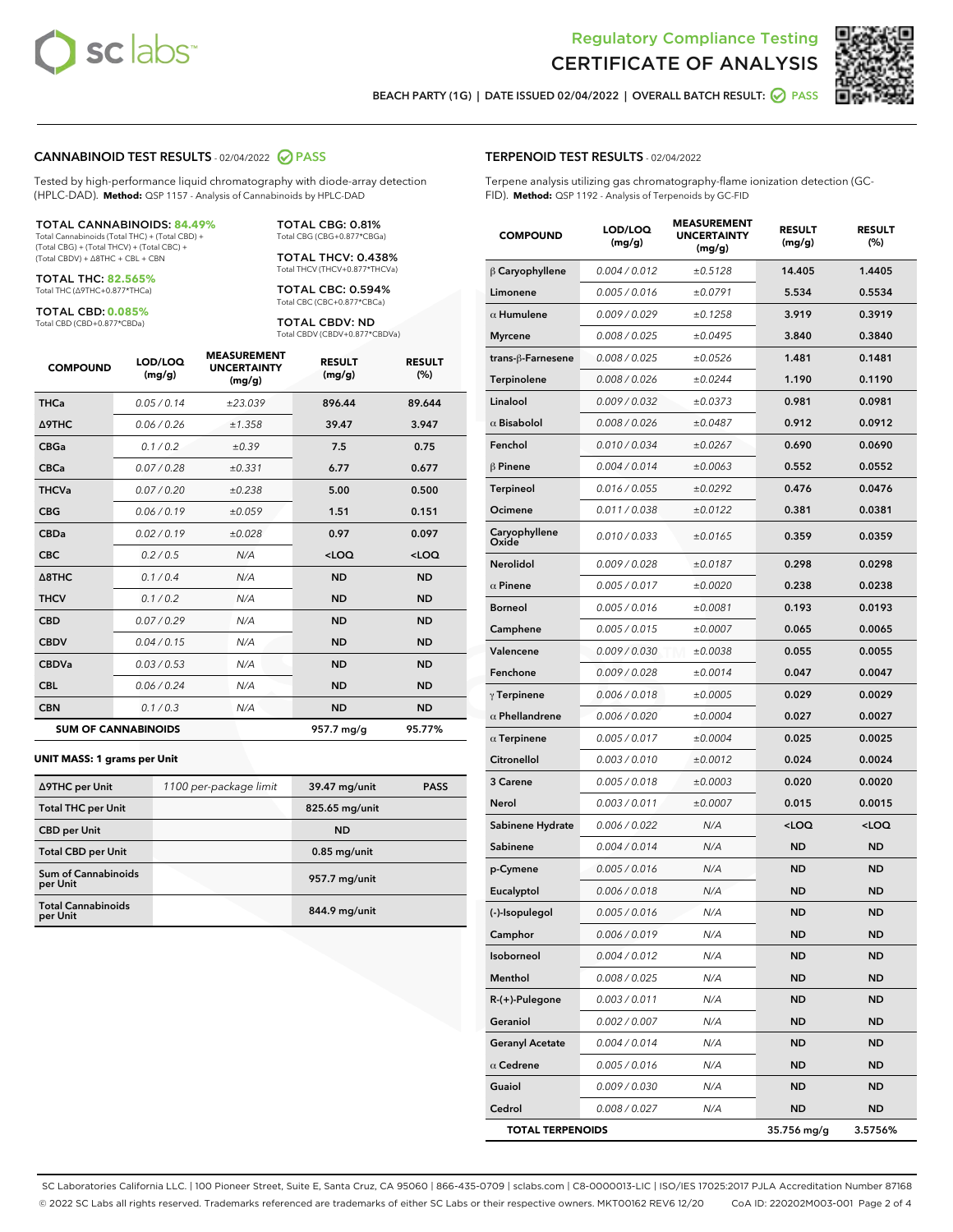



BEACH PARTY (1G) | DATE ISSUED 02/04/2022 | OVERALL BATCH RESULT:  $\bigcirc$  PASS

# CATEGORY 1 PESTICIDE TEST RESULTS - 02/04/2022 2 PASS

Pesticide and plant growth regulator analysis utilizing high-performance liquid chromatography-mass spectrometry (HPLC-MS) or gas chromatography-mass spectrometry (GC-MS). \*GC-MS utilized where indicated. **Method:** QSP 1212 - Analysis of Pesticides and Mycotoxins by LC-MS or QSP 1213 - Analysis of Pesticides by GC-MS

| <b>COMPOUND</b>             | LOD/LOQ<br>$(\mu g/g)$ | <b>ACTION</b><br><b>LIMIT</b><br>$(\mu g/g)$ | <b>MEASUREMENT</b><br><b>UNCERTAINTY</b><br>$(\mu g/g)$ | <b>RESULT</b><br>$(\mu g/g)$ | <b>RESULT</b> |
|-----------------------------|------------------------|----------------------------------------------|---------------------------------------------------------|------------------------------|---------------|
| Aldicarb                    | 0.03 / 0.08            | $\ge$ LOD                                    | N/A                                                     | <b>ND</b>                    | <b>PASS</b>   |
| Carbofuran                  | 0.02 / 0.05            | $\ge$ LOD                                    | N/A                                                     | <b>ND</b>                    | <b>PASS</b>   |
| Chlordane*                  | 0.03 / 0.08            | $\ge$ LOD                                    | N/A                                                     | <b>ND</b>                    | <b>PASS</b>   |
| Chlorfenapyr*               | 0.03/0.10              | $\ge$ LOD                                    | N/A                                                     | <b>ND</b>                    | <b>PASS</b>   |
| Chlorpyrifos                | 0.02 / 0.06            | $\ge$ LOD                                    | N/A                                                     | <b>ND</b>                    | <b>PASS</b>   |
| Coumaphos                   | 0.02 / 0.07            | $\ge$ LOD                                    | N/A                                                     | <b>ND</b>                    | <b>PASS</b>   |
| Daminozide                  | 0.02 / 0.07            | $\ge$ LOD                                    | N/A                                                     | <b>ND</b>                    | <b>PASS</b>   |
| <b>DDVP</b><br>(Dichlorvos) | 0.03/0.09              | $\ge$ LOD                                    | N/A                                                     | <b>ND</b>                    | <b>PASS</b>   |
| Dimethoate                  | 0.03 / 0.08            | $\ge$ LOD                                    | N/A                                                     | <b>ND</b>                    | <b>PASS</b>   |
| Ethoprop(hos)               | 0.03/0.10              | $\ge$ LOD                                    | N/A                                                     | <b>ND</b>                    | <b>PASS</b>   |
| Etofenprox                  | 0.02/0.06              | $>$ LOD                                      | N/A                                                     | <b>ND</b>                    | <b>PASS</b>   |
| Fenoxycarb                  | 0.03 / 0.08            | $>$ LOD                                      | N/A                                                     | <b>ND</b>                    | <b>PASS</b>   |
| Fipronil                    | 0.03 / 0.08            | $>$ LOD                                      | N/A                                                     | <b>ND</b>                    | <b>PASS</b>   |
| Imazalil                    | 0.02 / 0.06            | $>$ LOD                                      | N/A                                                     | <b>ND</b>                    | <b>PASS</b>   |
| <b>Methiocarb</b>           | 0.02 / 0.07            | $\ge$ LOD                                    | N/A                                                     | <b>ND</b>                    | <b>PASS</b>   |
| Methyl<br>parathion         | 0.03/0.10              | $\ge$ LOD                                    | N/A                                                     | <b>ND</b>                    | <b>PASS</b>   |
| <b>Mevinphos</b>            | 0.03/0.09              | $\ge$ LOD                                    | N/A                                                     | <b>ND</b>                    | <b>PASS</b>   |
| Paclobutrazol               | 0.02 / 0.05            | $\ge$ LOD                                    | N/A                                                     | <b>ND</b>                    | <b>PASS</b>   |
| Propoxur                    | 0.03/0.09              | $\ge$ LOD                                    | N/A                                                     | <b>ND</b>                    | <b>PASS</b>   |
| Spiroxamine                 | 0.03 / 0.08            | $\ge$ LOD                                    | N/A                                                     | <b>ND</b>                    | <b>PASS</b>   |
| Thiacloprid                 | 0.03/0.10              | $\ge$ LOD                                    | N/A                                                     | <b>ND</b>                    | <b>PASS</b>   |

#### CATEGORY 2 PESTICIDE TEST RESULTS - 02/04/2022 2 PASS

| <b>COMPOUND</b>          | LOD/LOO<br>$(\mu g/g)$ | <b>ACTION</b><br>LIMIT<br>$(\mu g/g)$ | <b>MEASUREMENT</b><br><b>UNCERTAINTY</b><br>$(\mu g/g)$ | <b>RESULT</b><br>$(\mu g/g)$ | <b>RESULT</b> |
|--------------------------|------------------------|---------------------------------------|---------------------------------------------------------|------------------------------|---------------|
| Abamectin                | 0.03/0.10              | 0.1                                   | N/A                                                     | <b>ND</b>                    | <b>PASS</b>   |
| Acephate                 | 0.02/0.07              | 0.1                                   | N/A                                                     | <b>ND</b>                    | <b>PASS</b>   |
| Acequinocyl              | 0.02/0.07              | 0.1                                   | N/A                                                     | <b>ND</b>                    | <b>PASS</b>   |
| Acetamiprid              | 0.02/0.05              | 0.1                                   | N/A                                                     | <b>ND</b>                    | <b>PASS</b>   |
| Azoxystrobin             | 0.02/0.07              | 0.1                                   | N/A                                                     | <b>ND</b>                    | <b>PASS</b>   |
| <b>Bifenazate</b>        | 0.01 / 0.04            | 0.1                                   | N/A                                                     | <b>ND</b>                    | <b>PASS</b>   |
| <b>Bifenthrin</b>        | 0.02/0.05              | 3                                     | N/A                                                     | <b>ND</b>                    | <b>PASS</b>   |
| <b>Boscalid</b>          | 0.03/0.09              | 0.1                                   | N/A                                                     | <b>ND</b>                    | <b>PASS</b>   |
| Captan                   | 0.19/0.57              | 0.7                                   | N/A                                                     | <b>ND</b>                    | <b>PASS</b>   |
| Carbaryl                 | 0.02/0.06              | 0.5                                   | N/A                                                     | <b>ND</b>                    | <b>PASS</b>   |
| Chlorantranilip-<br>role | 0.04/0.12              | 10                                    | N/A                                                     | <b>ND</b>                    | <b>PASS</b>   |
| Clofentezine             | 0.03/0.09              | 0.1                                   | N/A                                                     | <b>ND</b>                    | <b>PASS</b>   |

| <b>CATEGORY 2 PESTICIDE TEST RESULTS</b> - 02/04/2022 continued |  |
|-----------------------------------------------------------------|--|
|                                                                 |  |

| <b>COMPOUND</b>               | LOD/LOQ<br>(µg/g) | <b>ACTION</b><br>LIMIT<br>$(\mu g/g)$ | <b>MEASUREMENT</b><br><b>UNCERTAINTY</b><br>$(\mu g/g)$ | <b>RESULT</b><br>(µg/g) | <b>RESULT</b> |
|-------------------------------|-------------------|---------------------------------------|---------------------------------------------------------|-------------------------|---------------|
| Cyfluthrin                    | 0.12 / 0.38       | 2                                     | N/A                                                     | <b>ND</b>               | <b>PASS</b>   |
| Cypermethrin                  | 0.11 / 0.32       | $\mathcal{I}$                         | N/A                                                     | <b>ND</b>               | <b>PASS</b>   |
| <b>Diazinon</b>               | 0.02 / 0.05       | 0.1                                   | N/A                                                     | <b>ND</b>               | <b>PASS</b>   |
| Dimethomorph                  | 0.03 / 0.09       | 2                                     | N/A                                                     | <b>ND</b>               | <b>PASS</b>   |
| Etoxazole                     | 0.02 / 0.06       | 0.1                                   | N/A                                                     | <b>ND</b>               | <b>PASS</b>   |
| Fenhexamid                    | 0.03 / 0.09       | 0.1                                   | N/A                                                     | <b>ND</b>               | <b>PASS</b>   |
| Fenpyroximate                 | 0.02 / 0.06       | 0.1                                   | N/A                                                     | <b>ND</b>               | <b>PASS</b>   |
| Flonicamid                    | 0.03 / 0.10       | 0.1                                   | N/A                                                     | <b>ND</b>               | <b>PASS</b>   |
| Fludioxonil                   | 0.03 / 0.10       | 0.1                                   | N/A                                                     | <b>ND</b>               | <b>PASS</b>   |
| Hexythiazox                   | 0.02 / 0.07       | 0.1                                   | N/A                                                     | <b>ND</b>               | <b>PASS</b>   |
| Imidacloprid                  | 0.04 / 0.11       | 5                                     | N/A                                                     | <b>ND</b>               | <b>PASS</b>   |
| Kresoxim-methyl               | 0.02 / 0.07       | 0.1                                   | N/A                                                     | <b>ND</b>               | <b>PASS</b>   |
| <b>Malathion</b>              | 0.03 / 0.09       | 0.5                                   | N/A                                                     | <b>ND</b>               | <b>PASS</b>   |
| Metalaxyl                     | 0.02 / 0.07       | $\overline{c}$                        | N/A                                                     | <b>ND</b>               | <b>PASS</b>   |
| Methomyl                      | 0.03 / 0.10       | $\mathcal{I}$                         | N/A                                                     | <b>ND</b>               | <b>PASS</b>   |
| Myclobutanil                  | 0.03 / 0.09       | 0.1                                   | N/A                                                     | <b>ND</b>               | <b>PASS</b>   |
| Naled                         | 0.02 / 0.07       | 0.1                                   | N/A                                                     | <b>ND</b>               | <b>PASS</b>   |
| Oxamyl                        | 0.04 / 0.11       | 0.5                                   | N/A                                                     | <b>ND</b>               | <b>PASS</b>   |
| Pentachloronitro-<br>benzene* | 0.03/0.09         | 0.1                                   | N/A                                                     | <b>ND</b>               | <b>PASS</b>   |
| Permethrin                    | 0.04 / 0.12       | 0.5                                   | N/A                                                     | <b>ND</b>               | <b>PASS</b>   |
| Phosmet                       | 0.03 / 0.10       | 0.1                                   | N/A                                                     | <b>ND</b>               | <b>PASS</b>   |
| Piperonylbu-<br>toxide        | 0.02 / 0.07       | 3                                     | N/A                                                     | <b>ND</b>               | <b>PASS</b>   |
| Prallethrin                   | 0.03 / 0.08       | 0.1                                   | N/A                                                     | <b>ND</b>               | <b>PASS</b>   |
| Propiconazole                 | 0.02 / 0.07       | 0.1                                   | N/A                                                     | <b>ND</b>               | <b>PASS</b>   |
| Pyrethrins                    | 0.04 / 0.12       | 0.5                                   | N/A                                                     | <b>ND</b>               | <b>PASS</b>   |
| Pyridaben                     | 0.02 / 0.07       | 0.1                                   | N/A                                                     | <b>ND</b>               | <b>PASS</b>   |
| Spinetoram                    | 0.02 / 0.07       | 0.1                                   | N/A                                                     | <b>ND</b>               | <b>PASS</b>   |
| Spinosad                      | 0.02 / 0.07       | 0.1                                   | N/A                                                     | <b>ND</b>               | <b>PASS</b>   |
| Spiromesifen                  | 0.02 / 0.05       | 0.1                                   | N/A                                                     | <b>ND</b>               | <b>PASS</b>   |
| Spirotetramat                 | 0.02 / 0.06       | 0.1                                   | N/A                                                     | <b>ND</b>               | <b>PASS</b>   |
| Tebuconazole                  | 0.02 / 0.07       | 0.1                                   | N/A                                                     | <b>ND</b>               | <b>PASS</b>   |
| Thiamethoxam                  | 0.03 / 0.10       | 5                                     | N/A                                                     | <b>ND</b>               | <b>PASS</b>   |
| Trifloxystrobin               | 0.03 / 0.08       | 0.1                                   | N/A                                                     | <b>ND</b>               | <b>PASS</b>   |

SC Laboratories California LLC. | 100 Pioneer Street, Suite E, Santa Cruz, CA 95060 | 866-435-0709 | sclabs.com | C8-0000013-LIC | ISO/IES 17025:2017 PJLA Accreditation Number 87168 © 2022 SC Labs all rights reserved. Trademarks referenced are trademarks of either SC Labs or their respective owners. MKT00162 REV6 12/20 CoA ID: 220202M003-001 Page 3 of 4